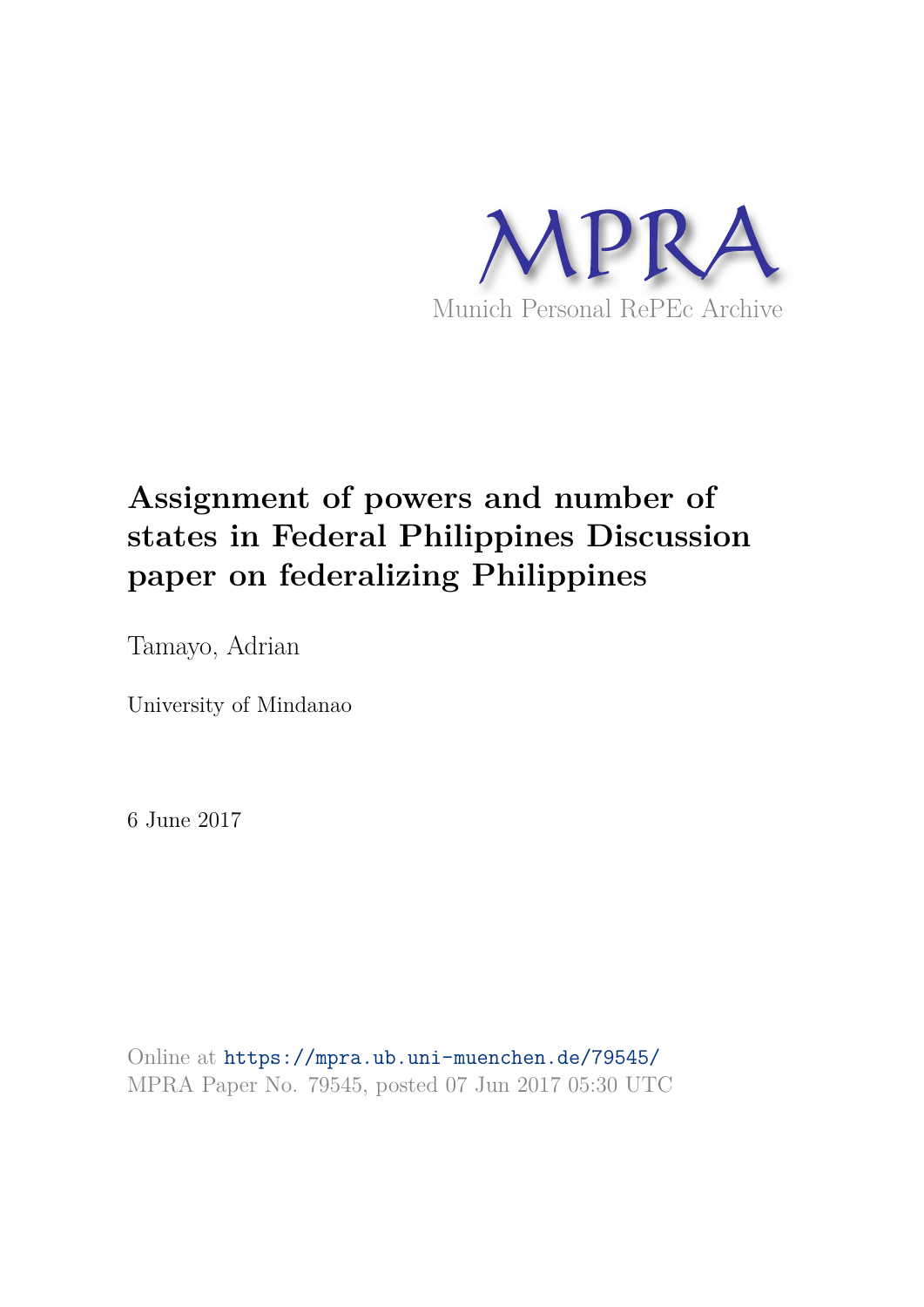### **Assignment of powers and number of states in Federal Philippines**

*Discussion paper on federalizing Philippines* 

### Adrian M. Tamayo University of Mindanao, Davao, Philippines

#### **Abstract**

This paper argues that the number of states or regional units the Philippine should have when it will federalize the country must be limited to 5. This claim meets the Samuelsonian principle of welfare theorem where marginal social cost is equal to marginal social benefit.

The paper also argues that the states or regional governments should have the limited to earn revenue through taxing powers which will be used to spend for government operations. In this manner, efficiency is achieved and control of the federal government on the affairs of the states and regional governments is limited primarily to transfers through equalization parameters.

### *Keywords: Fiscal powers, Philippine federalism, welfare analysis*

### *Introduction*

The complexity in the determination of the number of states in a Federal Philippines lies on determining what is socially optimal. It is determining the number of powers and the fund requirement to operate the public services assigned to it. Thus, it is on the powers to be distributed to the levels of government and on how to fund the services that will be handled by the states and their local governments.

### *Assignment of powers*

Among political scientists, the debates on the number of states drift from five (5) states, seven (7) states, to twelve (12) states. The determination of the powers, both governance and fiscal, at times describe only the surface of dynamic political theories and pragmatic approaches derived from literatures. Here, let me contribute by infusing the economics of federalism. This is to breathe economics view on the federalization process. Again, at the end of the day, it is economics.

First, let me share the principles used in assigning powers to the tiers of government. The tiers of government are the federal, state and local governments. These tiers maintain exclusive, primary and concurrent powers.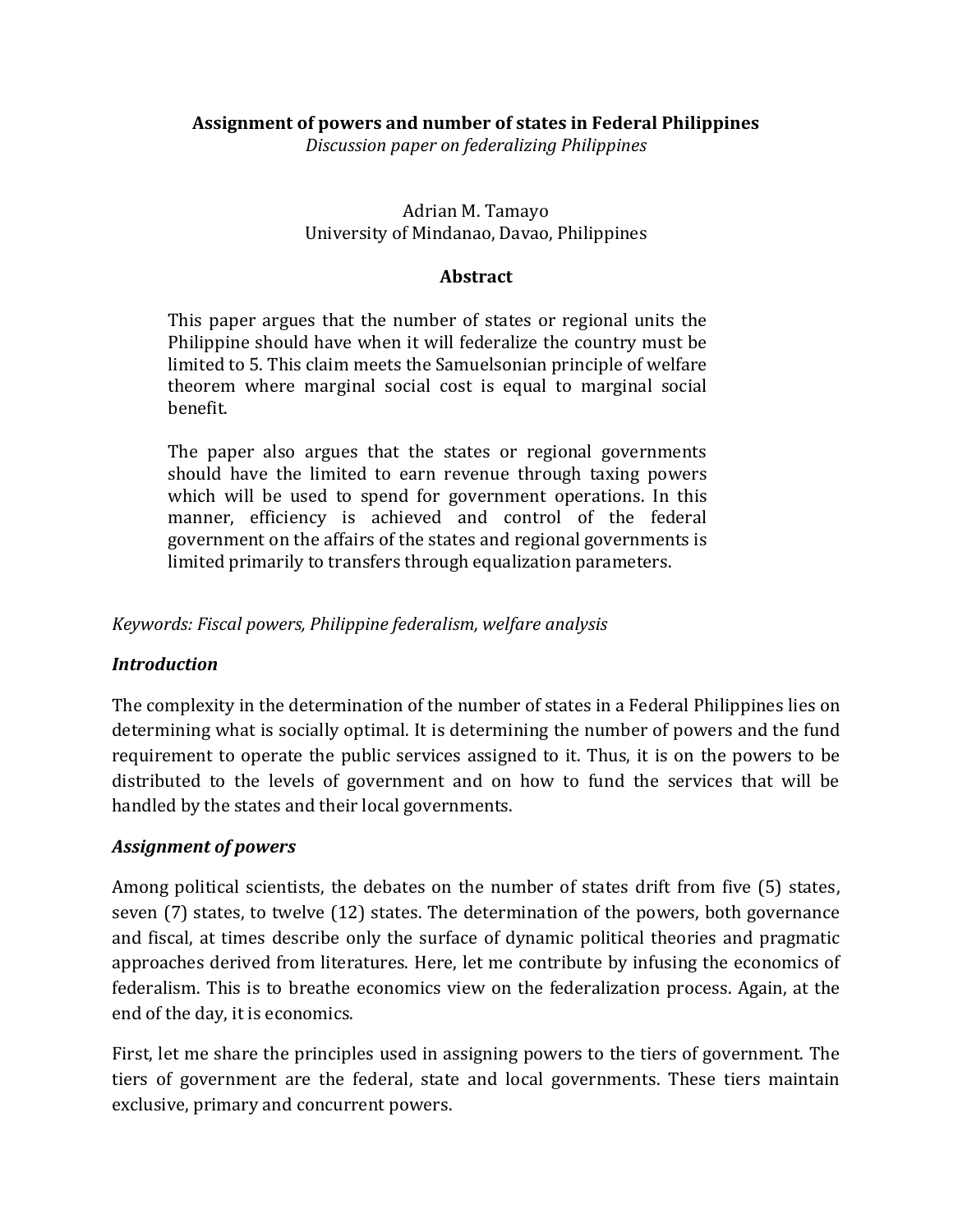The first principle in assigning power is on the control on the geographic area that would internalize the benefits and costs of providing a public service. These are those powers which Oates (1972) and Tiebot (1956) describe as the proximity criteria of the government to its citizens, and these powers must be assigned to the State such as education, social services, public safety.

Suppose that the public good requires technology and the nature of the public service is private and rival, this power will be assigned to the state. An example of this is welfare services. When a welfare service is provided, the service becomes 'private rival' goods which means that a consumption of it will deny somebody else to use it. Quigley (1997) assigns this power primarily to the state upon support of the federal because there is a compensating variation on the welfare of the citizens.

Using the Hicksian principle (Hicks, 1943; Chipman & Moore, 1980) , citizens will be subsidized in order to achieve the same benefits after the change in the provision of service. Likewise, those who prefer the old service before need to pay for an amount, this is called equivalent variation. Example of this is a government hospital. Those who need most of the services will need to consume the optimal quantity of medical service, which is lower than private service. Those who wanted to enjoy the medical service better than the average provision need to pay higher.

Another criterion that is useful in determining assignment of power as set forth by Ribstein and Kobayashi (2006) is the exclusivity principle of consumption being limited by geography. If a public service is enjoyed by a limited geography such as street infrastructure, education, local fire protection, then these must be left to the state government. Other economists who studied federalism like Bardhan (2006) who studied the Indian federalism, University of Maryland Professor Wallace Oates, and the Scottish economists Mcdonald & Hallwood (2004) agree that community-specific goods be given to the state.

Suppose that the public goods being provided have spillover costs or even benefits across locations Chandra (2012) suggested that this must be assigned to the federal government given their federalism experience in India. An example of public service with spillover effects is pollution or export processing zones for job creation. Also, if the provision of the public goods has presence of free-rider, then that power must be assigned to the federal government. A free-rider in economics happens when those who benefit from the resources do not pay for it (in the form of tax). If the public goods are consumed by varied population, this has to be assigned to be with the federal government.

When production cost is zero for additional unit of public good, then it is better be left to the federal government. This means that an additional benefit afforded to another citizen accrues zero marginal cost such as provision of national defense, Berkely law professor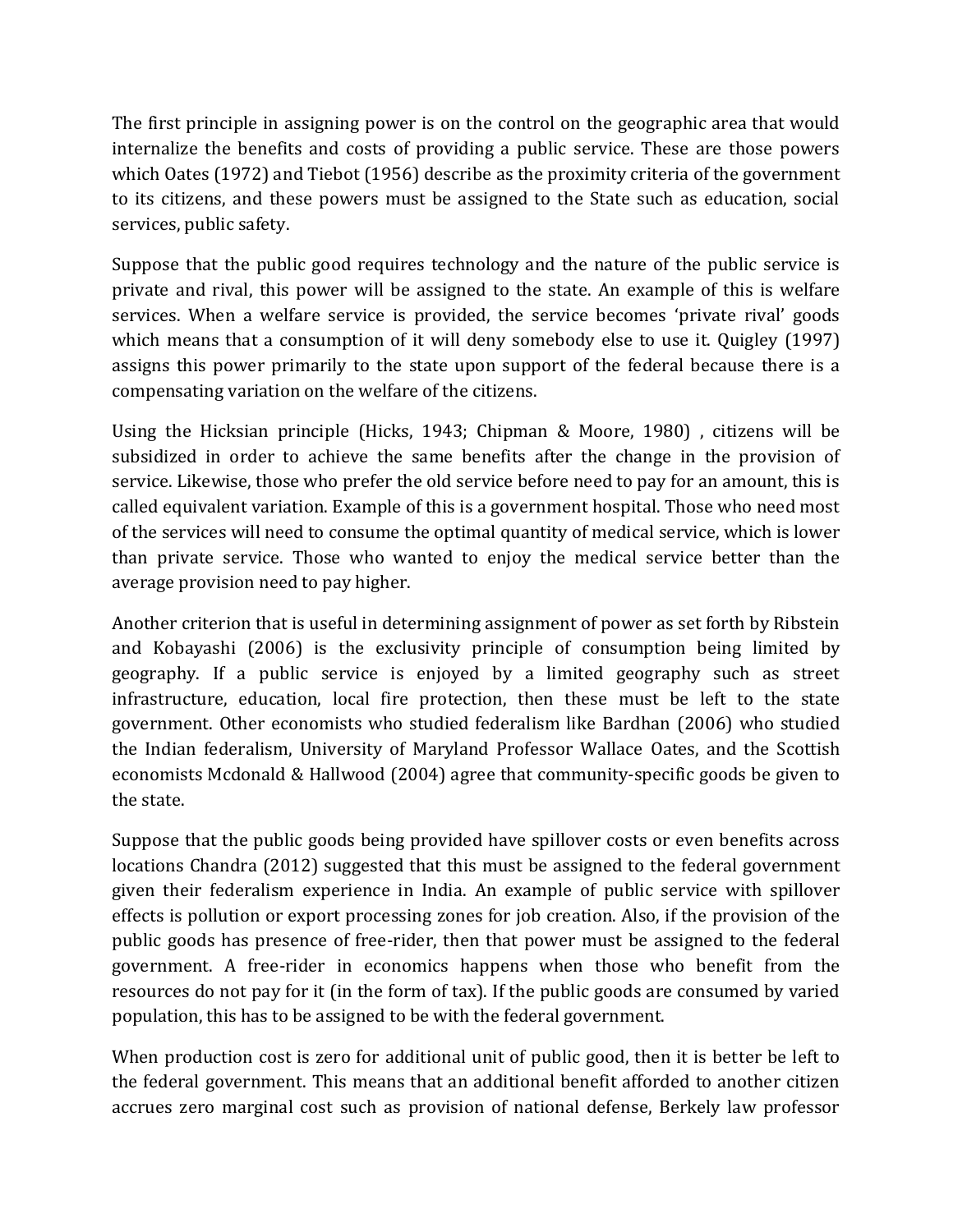Daniel Rubinfield and University of Pennsylvania Robert Inman (1997) qualify the superiority of federal government in providing these types of services.

Then given these criteria, there is no doubt that the state and local governments will have more powers than the federal government. The government is pulled nearer to the citizens. Primarily, these are the powers like education, health care, police, public works, public utilities (limited to distribution; generation will be with the federal), labor relations, dwellings, natural resources, land transportation, courts (there are also federal courts), trade and industry (inter-state commerce will be within the powers of federal), ancestral rights and cultural services, the local government. These are just few samples of the list, but for the purpose of simplicity, we will limit it with these powers to be consistent with comparable budget portfolio of the 2017 budget.

## *Budget requirement and number of states/regional units in proposed Federal Philippines*

An initial computation based on the 2017 budget, the operational costs will be 2.122 trillion. In a five federal states, each state will operate on P424.51 billion; 7 states will operate with P303.22 billion and 12 states will have P176.88 billion to use. This is an accumulated budget; we could dig deeper to the level of population for each state in the proposed number of states. But then again, a huge government budget is always a desired condition. Having more states will mean smaller budget. We cannot make a design of government that will fail. We can make, in the initial three (3) lead states, and then add two (2) more by 2022, if it warrants by income then add two more by 2028. However, this country can only limit itself up to seven (7) states. Beyond this number will become socially inefficient, a condition where the Samuelsonian (1954, 1955) principle of the marginal social benefits is equal to the marginal social cost is not met. Simply saying, the ability of the government in providing the public services is higher than the revenue ability of the government to fund these services.

### **References**

Bardhan, P. (2006). Decentralization and development. *Handbook of fiscal federalism. Edward Elgar, Cheltenham*, 201-223.

Chipman, J. S., & Moore, J. C. (1980). Compensating variation, consumer's surplus, and welfare. *The American Economic Review*, 933-949.